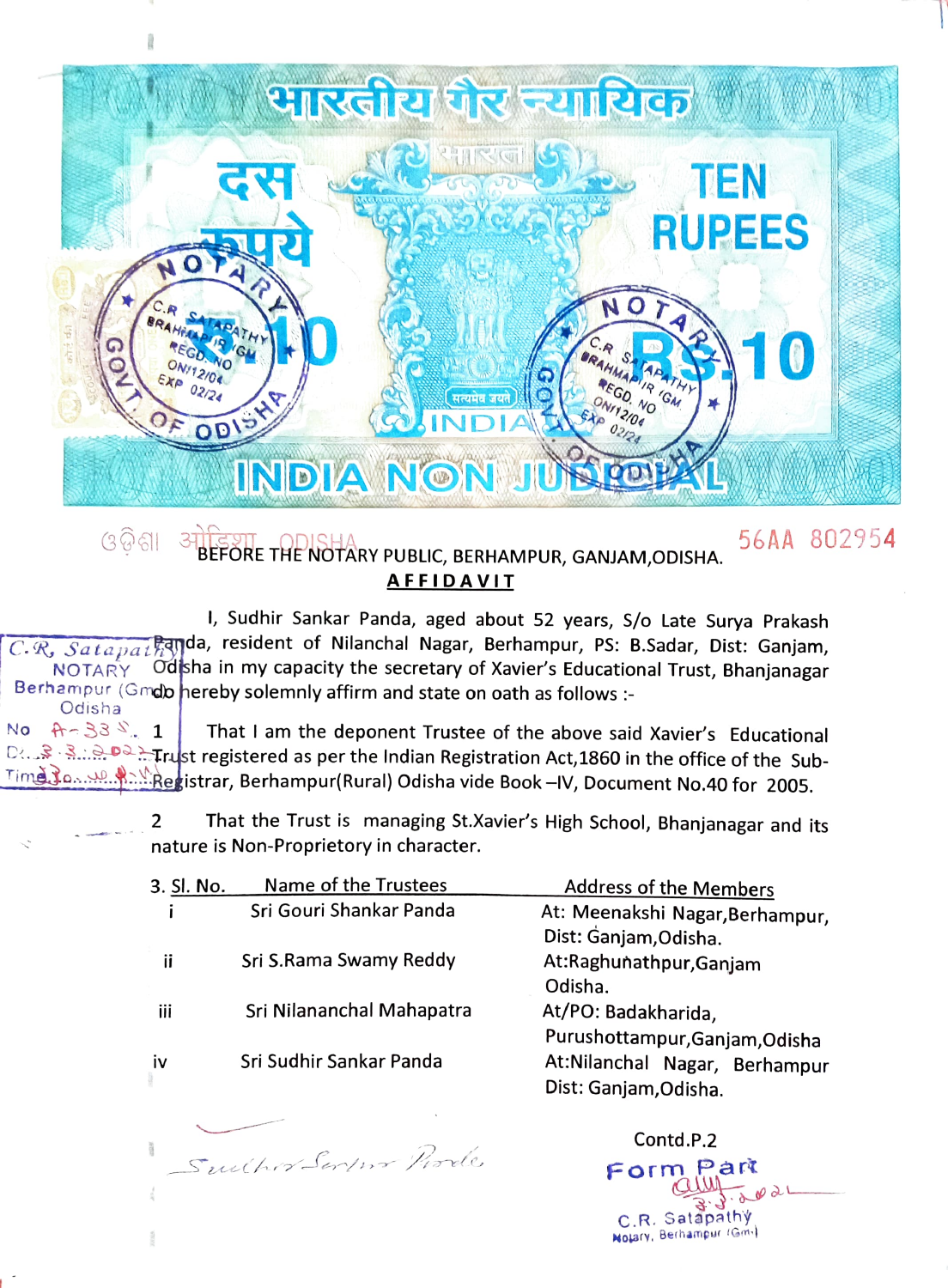S.L.No. 11 UdoF  $\sqrt{a}$  $2e$ DT. 18 FEB 2022 KRUSHMACH V 

Suelles Bergen Porter

117 FEB 2022  $\frac{1}{2}$ Treasy

Affidavit SI. No... Date  $2.2.2.$ 

 $\rightarrow$